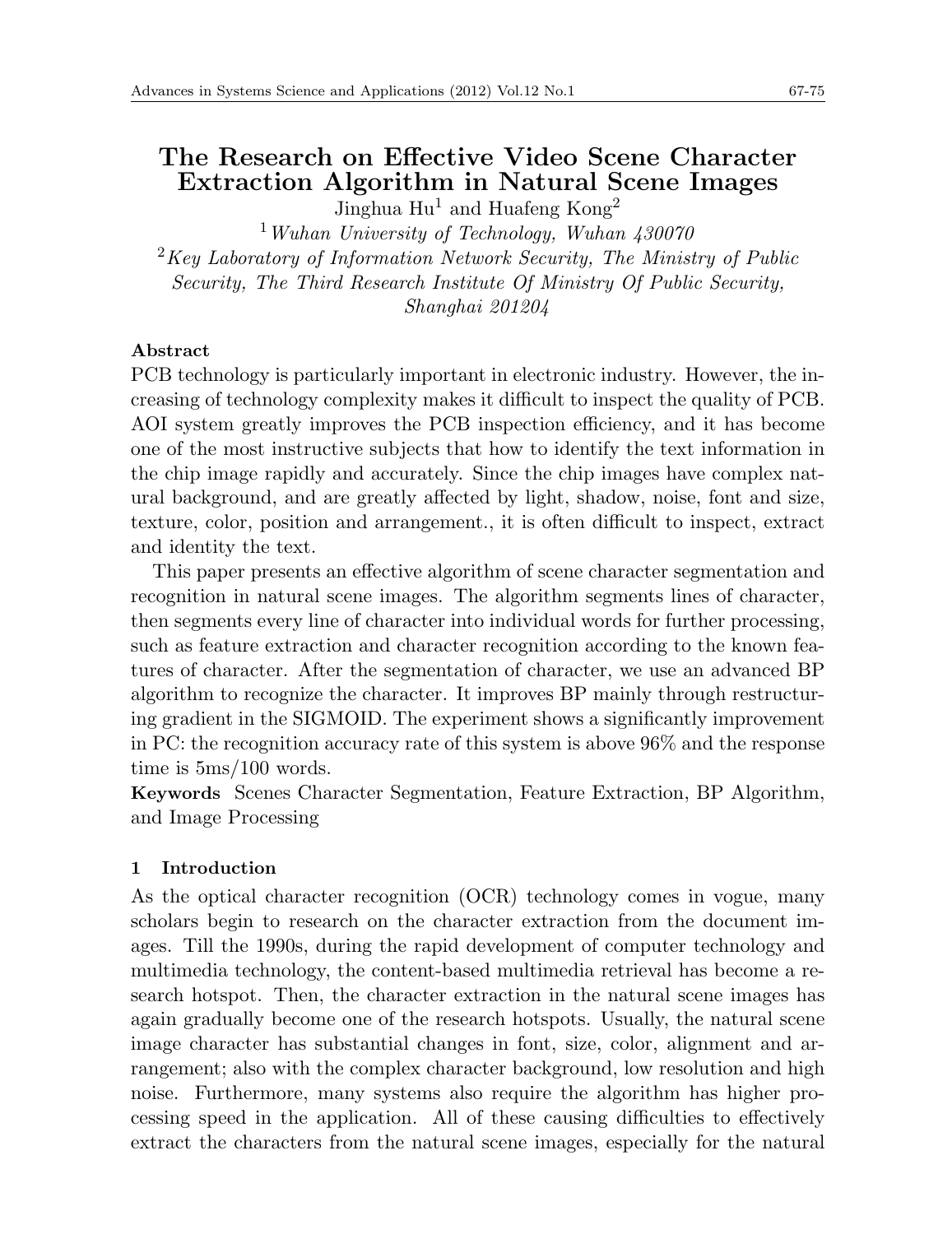scene images based on the videos. Many domestic and foreign scholars have made beneficial explorations and attempts in this field. Y.Zhong[1] firstly put forward the resolution that position the characters in the complex images. However, this resolution mainly aims at the character positioning in the image scanning for the colorful disc covers, and fails to be directly applied into the natural scene images. A.K.Jai[2] and others proposed a kind of character positioning method, which applies to the newspaper, web pages and general images and video frames, but not ideal to identify the small character fonts. M.A.Smith[3] and others developed a kind of method detecting the characters on the images. However, because of the limitation in size, this method can only detect the characters within the specific font scope. It can not use the feature that the same characters will appear in multi frame to further enhance the character detection performance. Also, the word segmentation prepared for the OCR is not done. Sato[4] and others developed a character segmentation and recognition system aiming at the static low resolution headlines. The system will take advantage of the method mentioned in literature[3] to recognize the character. Then magnify as 4 times as the recognized characters, which will use the smallest time-based image pixed value to conformify the headline. Such system has a good effect on news program. R.Lienhart[5-6] and others have developed systems in character detecting, identifying, recognizing successively. The color-based algorithm system of inter infiltration segmentation adopted in literature[5], only deals with image segmentation and recognition in single frame, without consideration in successive images in multi frame. However, the system in literature [6] takes further consideration on texture feature in title character, and tracking and conforming in successive images in multi frame, which makes it a better recognition in OCR.

Character recognition has a close connection with character segmentation which is one of critical factors in character recognition[7]. Since the threshold process in natural scene image tends to bring about noise and low quality problems, and probably results in character conglutination. Such traditional character segmentation will not be satisfied with people. In order to identify characters in the natural scenes fast and accurately, localizing the chunks should be taken as first priority, and later extracting smaller chunks. Therefore, the small chunk could be used respectively to sharpen the noise tremendously, without the complex impact from other parts in images.As a result, this paper presents a algorithm of scene character segmentation and recognition in natural scene images, based on feature feedback, which will segment Chinese, English and adherent character. After the segmentation of character, an improved BP algorithm is afterwards used to recognize the character.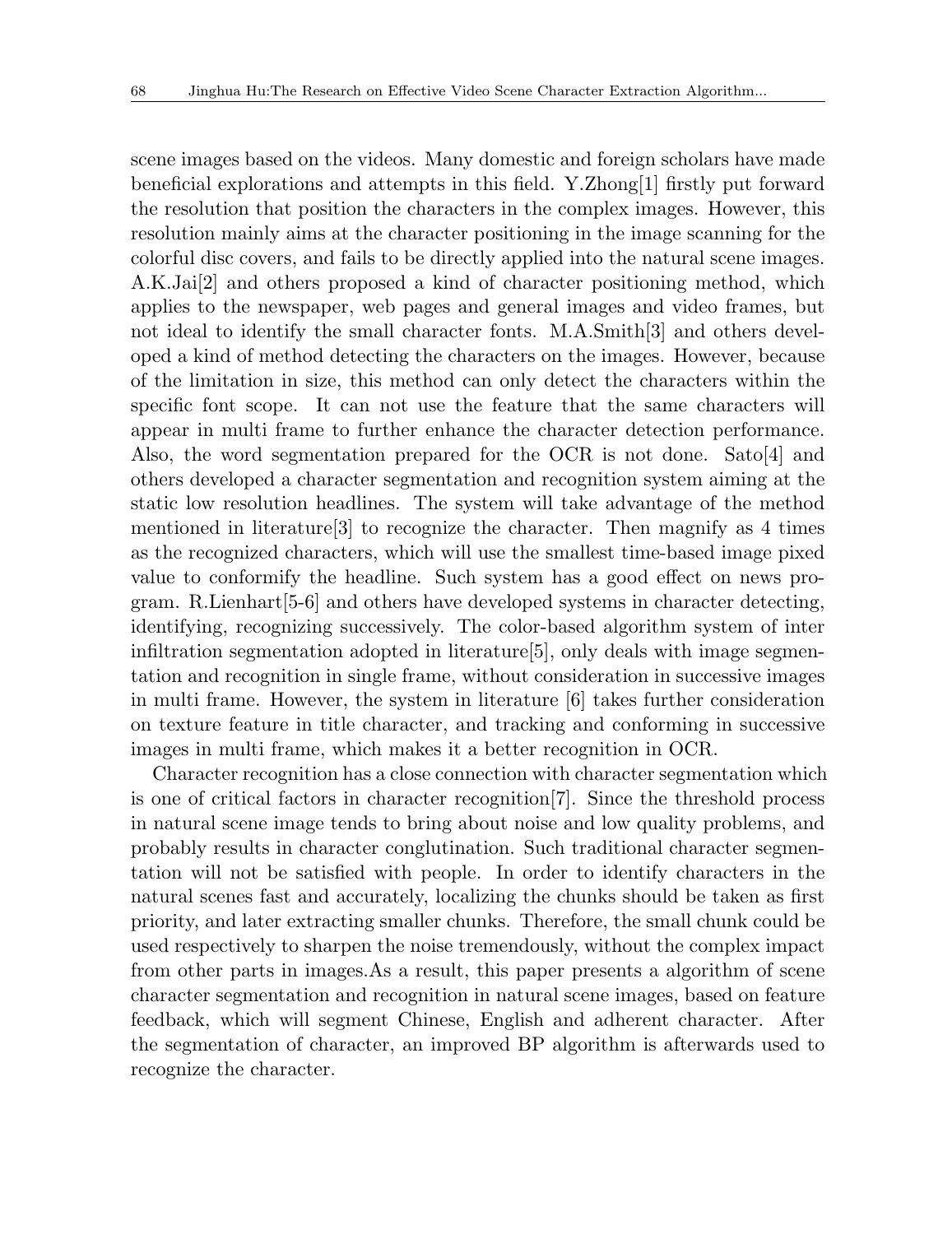## **2 Feature Feedback Based Algorithm of Character Segmentation & Recognition between Chinese, English and Adherent Character**

Several Traditional Methods in Character Segmentation & Recognition[8]

*⃝*1 Image- based Analysis. Search for rational segment point between characters, chiefly adopt static projection analysis;

*⃝*2 Recognition- based. Select various kinds of current segmentations via identifying ability before actual segmentation.

*⃝*3 Synthetical based on image analysis and recognition. Reduce and filter vertical segmentation hypothesis by image analysis.

*⃝*4 Unity Recognition. Use the whole word as recognizing object, according to the features of the whole word, to avoid segmentation harm on character.

However, in the case of word conglutination, those methods can not segment adherent characters accurately. This paper deals with this kind of situation by an algorithm of feature feedback- based character segmentation and recognition between Chinese, English and adherent characters. First segment each line of character, and then search and extract the adherent character in each line, finally transfer small segmenting module to discover the most reliable segment point, so as to achieve the segmentation purpose.Key points as follows:

1.Identify the Category of Adherent Characters

After initial identification, the recognition and length of each image as follows:

*⃝*1 Suppose the length of each character image is w, and the average length of each character image is w. When w is much wider than wv, and pick up a threshold via experiment, we could identify whether it is adherent character or not.

*⃝*2 After identifying adherent character image, according to English character image length is wider than the Chinese character image length, and the separation distance is small between the adjoining characters, we could identify whether the adherent character image is Chinese or English; according to average English adherent character length is shorter than the Chinese one, we could identify those character images with wrong structure as adherent character image.

2.Identify the Category of Adherent Characters

For the adherent Chinese character, we can segment the Chinese character by judging the potential character image length. We use identifying module to judge the border to segment the character. In this process, we confirm the most reliable segmenting point by right-to-left and left-to-right searching methods.Algorithm as follows:

Step1, Record the value of left border bL, right border bR and line height HL. Step2, Cobfirm  $X_0$  value  $(X_0 = HL)$ from the left border, choose one threshold value T0, the segmenting point should be picked up from  $(X_0-T_0, X_0+T_0)$ , modulate it according to steplong.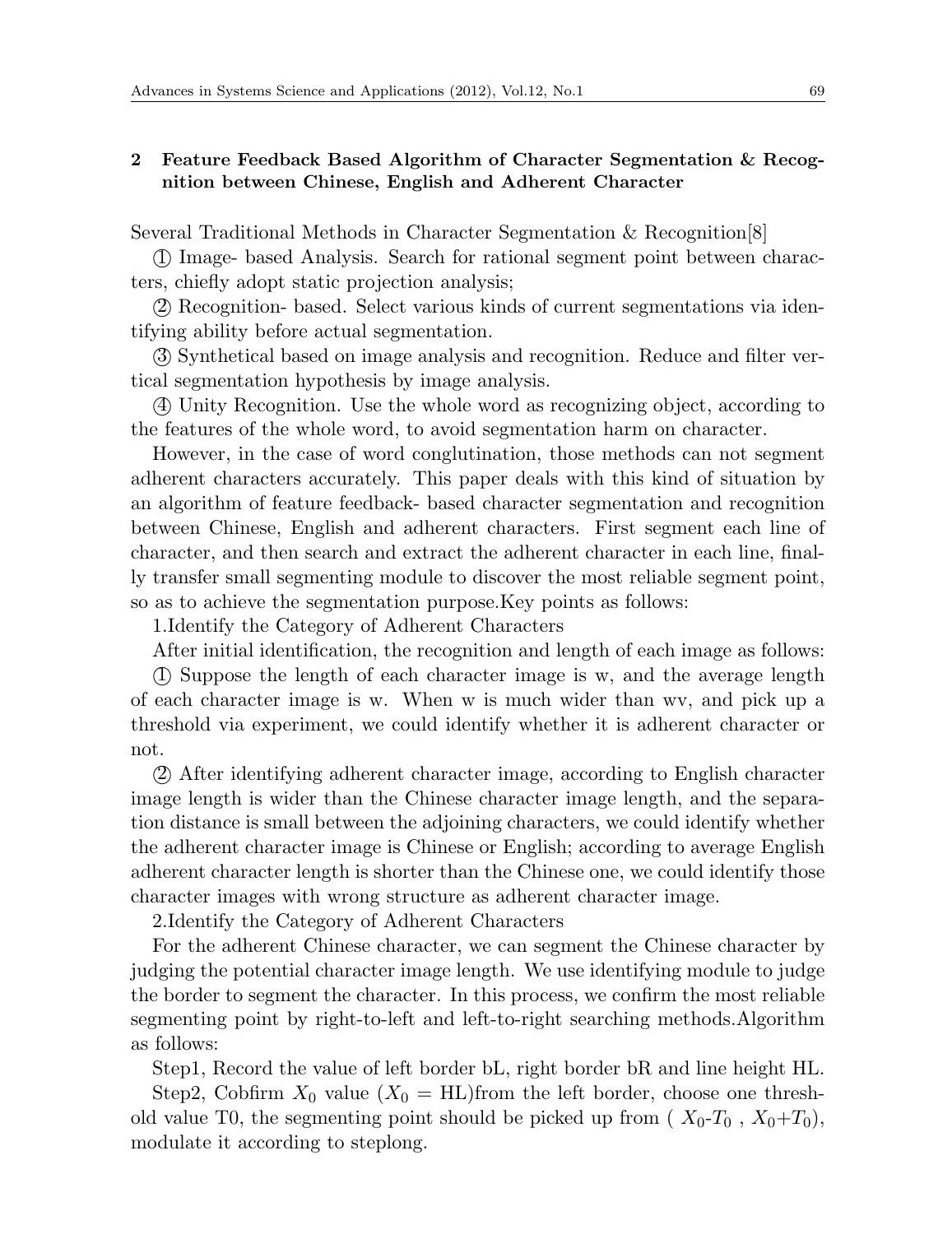Step3, Transfer identifying module, and judge whether the result is in the range or not. If not , do Step2; if is , do step 4.

Step 4, Save segmenting result bR1, Take bR1 as the left border , and then do step2 and the following steps successively, till the right border bR. To compare the validity of the final segmenting result, do all steps in turns from the right border, and save the best segmenting result.

3.Segment Adherent English Number

For the adherent English number, first use Border Searching Algorithm to segment these adherent character with gaps in between, which can not be segmented by projection method. Then suppose the potential height of each adherent character string is X, according to X, transfer the identifying module to segment the adherent character string so as to locate the segmenting point. Border Searching Algorithm as follows:

Step1, Take note of left rect urlLi ,Tiand right rect urlRi ,Bi, and pick up a threshold value T,Find a P point whose gray-scale value is 1, and take it as initial point of the contour line.

Step2, Start with the fund point and continue with the searching job. If the gray-scale value is 1, please carry on to the left; if the gray-scale value is 0, please carry on from the right turn. Once meet the point whose gray-scale value is 1, these points would be contour point.

Step3, Repeat Step 2 till the contour line point coincides with the initial point; Step4, Confirm the right border via contour line searching. If bR1 coincides with the right border, there is no adherent character; if not, For identified character we can pick up a suitable threshold via experiment, and change it to the left or eight. Then use it as the segmenting position and save the result.If character width to height ratio is large, the character is adherent; if the ratio is relatively small, we could transfer the identifying module to check it is or not, after it being segmented.

If it is adherent we can calculate its potential height value, according to whose height we adjust a threshold value and use it as its possible width. Then we take advantage of identifying module to segment the adherent character and confirm the segmenting position via identified result. Save the correct final segmenting result. The English character baseline feature as follows:

For the adherent English number, if the line height is close to 5/6 of Chinese

# abcdefghijklm

**Fig.1** English character baseline feature

line height, there are up-protruding letters (e.g. t) as well as down-protruding letters (e.g. p). We confirm the baseline approximately as much as 1/4 as adher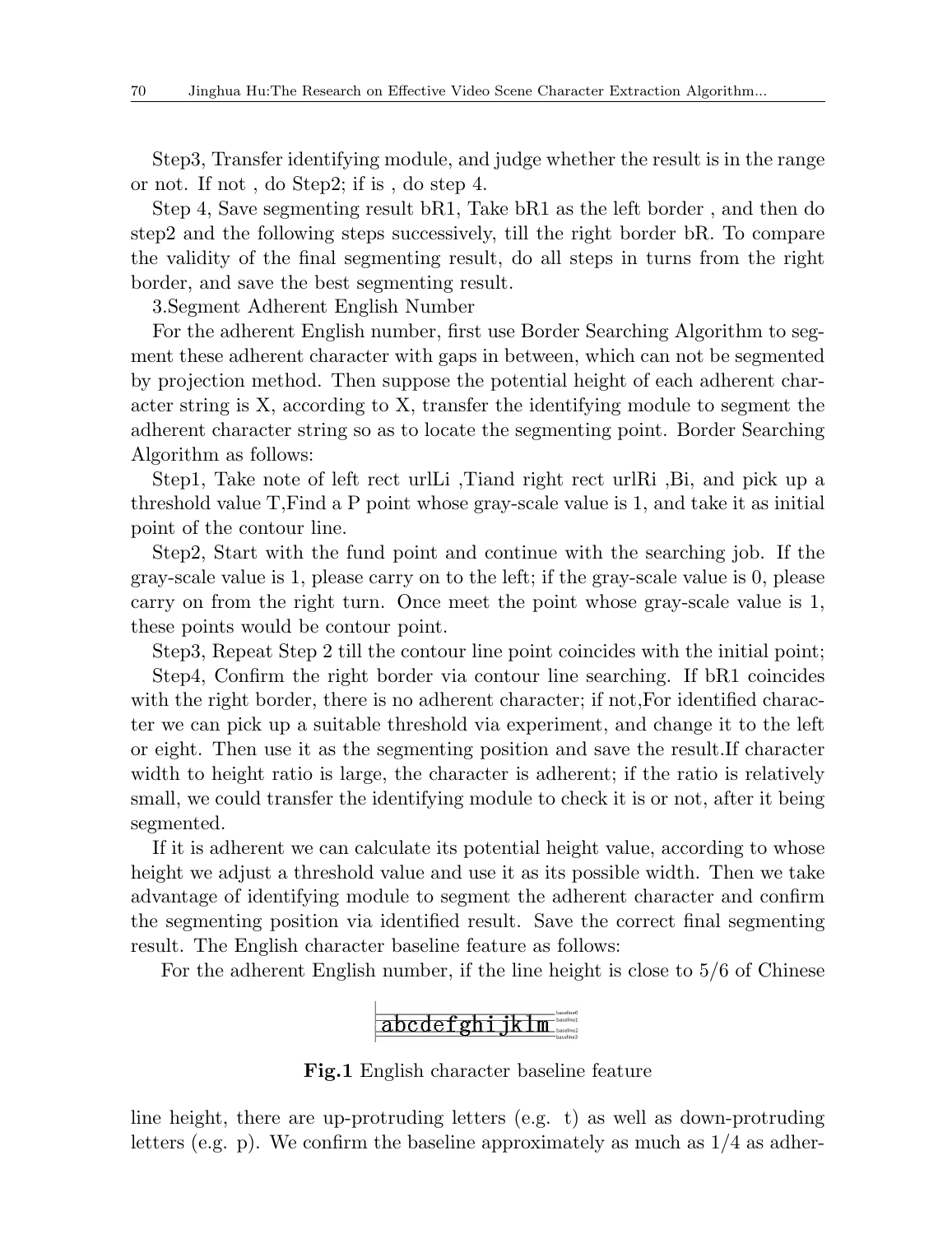ent character height, and height X is approximately as much as 1/2 of adherent character height;

If the line height is close to  $2/3$  of Chinese line height, there are up-protruding letter or down-protruding letter. We confirm the baseline approximately as much as 1/3 as adherent character height, and height X is approximately as much as 2/3 of adherent character height;

If the line height is close to  $1/3$  of Chinese line height, there are neither upprotruding letter nor down-protruding letter. We confirm the baseline approximately as much as  $1/2$  as adherent character height, and height X is approximately as much as adherent character height. And we can adjust the potential segmenting position to meet height X via threshold-adjusting. And the same method could be used in English number adhesion and Chinese adhesion.

Feature feedback based algorithm of character segmentation & recognition between Chinese, English and adherent character identify result as Fig.2 and Fig.3.



**Fig.2** English character segmenting result



**Fig.3** Chinese character segmenting result

### **3 Character Size Normalization**

After being segmented,each character is in different size; therefore the segmented character region is different.In order to extract the character feature,we need to normalize the segmented character region.

Suppose Height and Width to represent respectively normalized character vertical and horizontal length. And H and W respectively represent height and width of the character rectangle. Therefore, the ratio of vertical to horizontal HR and WR would be:

$$
H_R = \frac{Height}{H}, W_R = \frac{Width}{W}
$$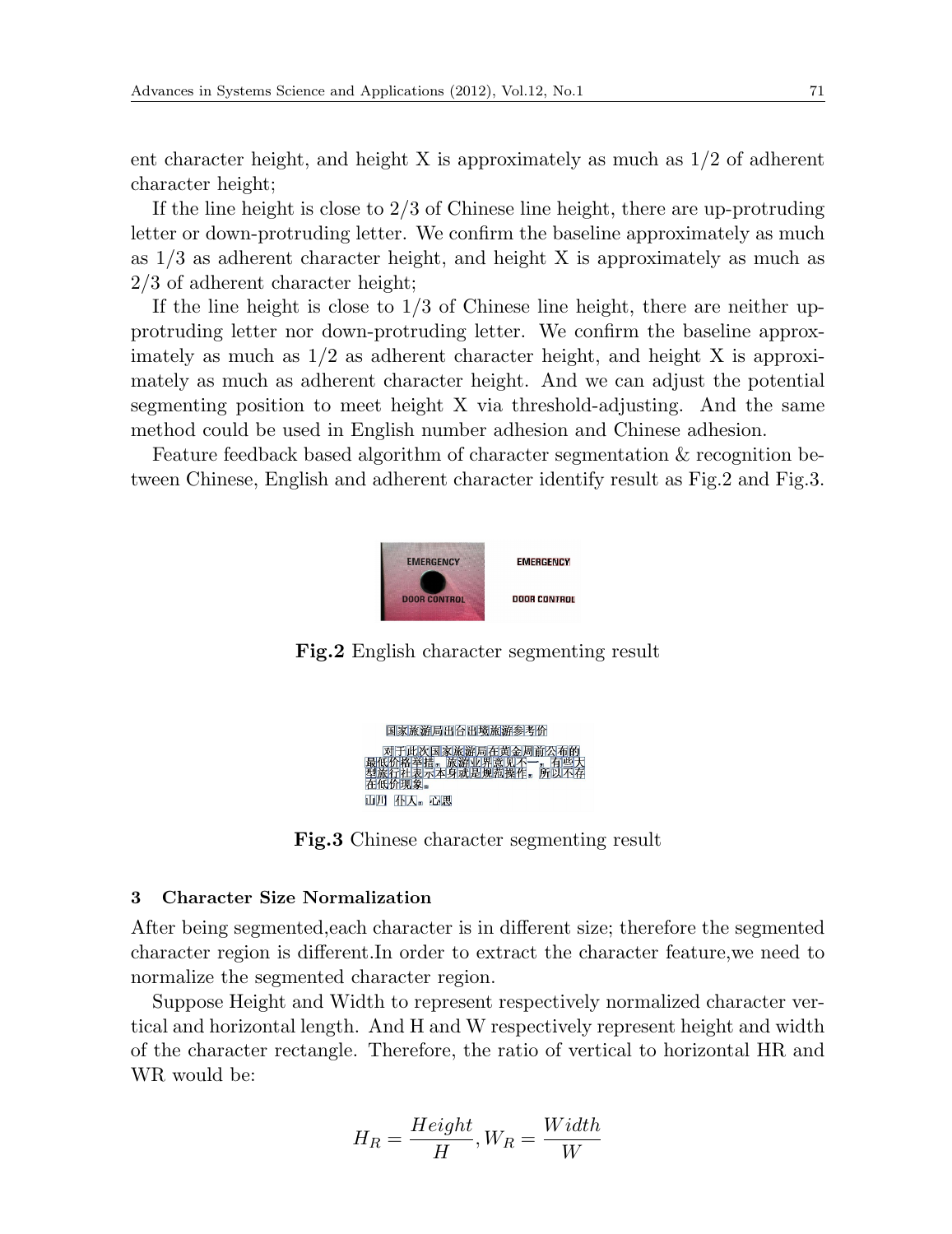Then we make coordinate mapping, and we suppose coordinate (i\_new,j\_new) is the mapped coordinate (i,j) after it has been normalized. Similarly we map the following coordinates:

$$
i\_new = top + (i - top)/H_R, j\_new = left + (j - left)/W_R
$$

Note: Top is the vertical coordinate of the POINT a in the mornalized character region, and left is the horizontal coordinate of the POINT a in the mornalized character region. The character size normalized result is shown in Fig.4.

Assign the gray-scale value of the character coordinate (i,j) before being normalized to the normalized character coordinate (i\_new,j\_new) to accomplish the character normalization.



**Fig.4** Contrasts two normalization results

### **4 Improvement of BP Algorithm**

Base on the traditional BP Algorithm, this paper presents an improved algorithm which improves BP mainly through restructuring gradient in the SIGMOID. If the value is supposed too much, the input 0 or 1 of each layer would be scattered, and the study result is worse. Otherwise, if too little, the system linearity is enhanced whereas non- linearity is weakened. Therefore, the best value is between the above both. The most important point is to amend the gradient of each allnodes in the SIGMOID so as to find a best value. In the improved BP Algorithm, SIGMOID is turned into binary driving function on the connection of gradient and the potential value of the junction point:

$$
\varphi(\alpha, \upsilon) = \frac{1}{1 + e^{-\infty}}
$$

We can easily deduce that after all the amendment, adjusting method of the weight and threshold is the same with BP Algorithm. Suppose the actual output vector  $O = \{O_0O_1, \ldots, O_L\}$ , teacher vector  $T = \{T_0, T_1, \ldots, T_L\}$ , mean square error E:

$$
E = \frac{1}{2} \sum_{k} (T_k - O_K)^2
$$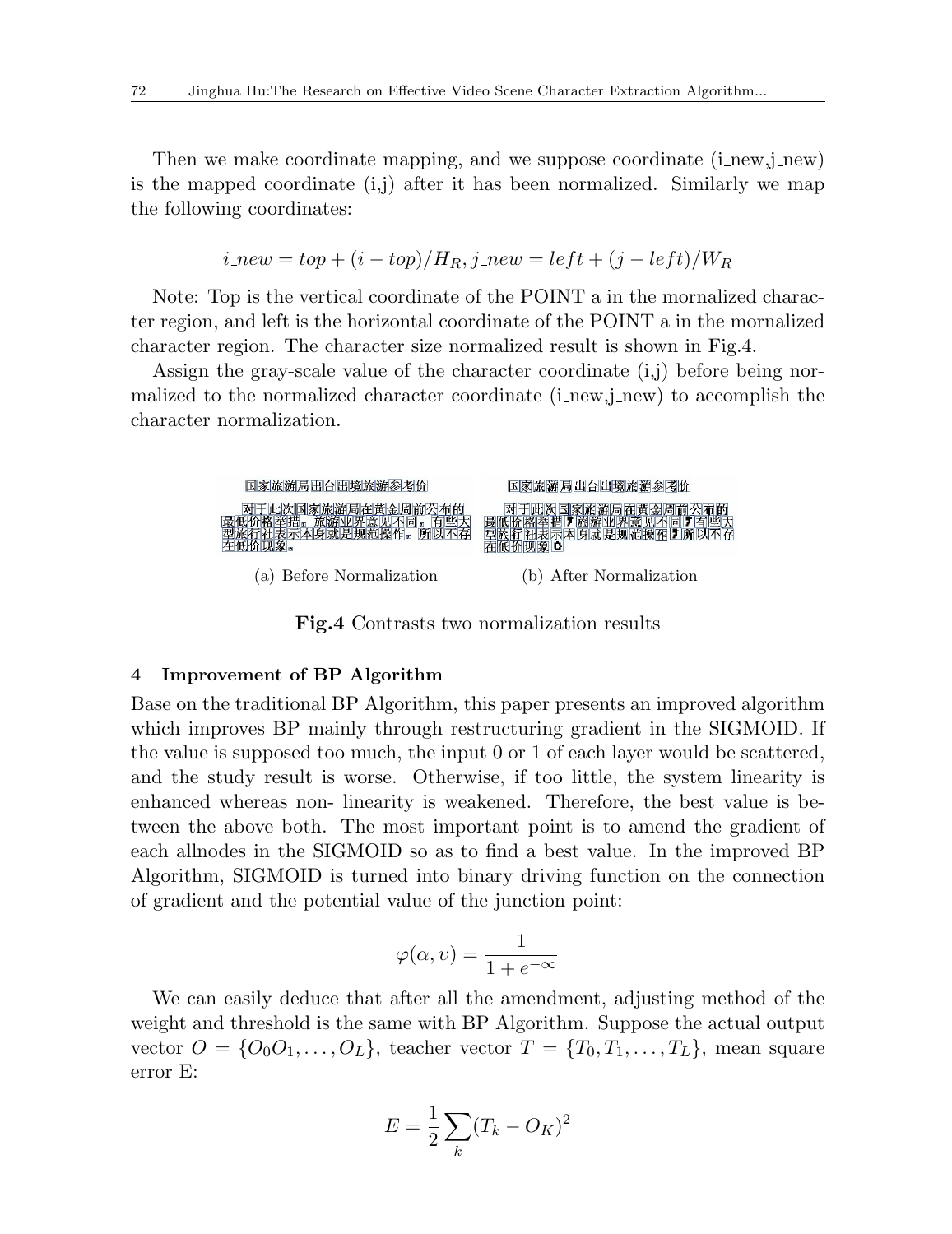Gradient  $\alpha$  is changed according to  $E'$  negative gradient change, where mean square error E reduces the least. Hence the improved gradient algorithm would be:  $\Delta \alpha_{\infty} = \frac{\partial E}{\partial \alpha}$ 

The node point of the output layer is:  $O_k = \frac{1}{e^{-\alpha_k(\mu)}}$  $\frac{1}{e^{-\alpha_k(\mu_k-\theta_k)}}$ ,Then

$$
\Delta \alpha_k = -\eta \frac{\partial E}{\partial \alpha_k} = -\eta \frac{\partial E}{\partial k} \cdot \frac{\partial O_k}{\partial \alpha_k} = -\eta (T_k - O_k) \frac{\partial}{\partial \alpha_k} \frac{1}{1 + e^{-\alpha_k(\mu_k - \theta_k)}}
$$

$$
= \eta (T_k - O_k)(\mu_k - \theta_k) O_k(1 - O_k)
$$

*η* is studying step length, $O_k$  is the actual output of output layer neuron  $K$ , $T_k$  is teacher signal, $\mu_k$  is the Input signal linear combination of the output layer node, then

 $\mu_k = \sum$ *k*  $H_jW_{kj}$ , *W<sub>kj</sub>* is weight;  $\theta_k$  is threshold;  $H_j$  is the input signal of output layer nodepoint, that is the output of intermediate layer neuron. For the node point of

$$
\Delta \alpha_j = -\eta \frac{\partial E}{\partial \alpha_j} = -\eta \frac{\partial E}{\partial H_j} \cdot \frac{\partial H_j}{\partial \alpha_j}
$$

hidden layer

$$
\frac{\partial H_j}{\partial \alpha_j} = \frac{\partial}{\alpha_j} \cdot \frac{1}{1 + e^{-\alpha_j(\mu_j - \theta_j)}} = (\mu_j - \theta_j) H_j (1 - H_j)
$$

$$
\frac{\partial E}{\partial H_j} = \sum_k \frac{\partial E}{\partial \mu_k} \cdot \frac{\partial \mu_k}{H_j} = \sum_k \frac{\partial E}{\partial \mu_k} \cdot W_{kj}
$$

$$
\frac{\partial E}{\partial \mu_k} = \frac{\partial E}{\partial O_k} \cdot \frac{O_k}{\mu_j} = -(T_k - O_k) \alpha_k O_k (1 - O_k)
$$

Substitute in turns would be:

$$
\Delta \alpha_j = \eta(\mu_j - \theta_j) H_j(1 - H_j) \sum_k (T_k - O_k) \alpha_k O_k(1 - O_k) W_{kj}
$$

Using driving function via the improved gradient, we can adjust the gradient of SIGMOID to its best in the process.

To study the photo sample, we memorize the character feature in the sample and find the weight and threshold, and then we establish and improve BP neural network. Then we can input a photo, using BP neural network, to find a closest character to the input Chinese character in the sample. The steps as follows:

(1)Network TopologyMost characters to be identified are Chinese characters. Because the chinese character structure is quadrel, we divide them into 26*×*26 unit. Each unit corresponds to one input; hence the output nodes in the neural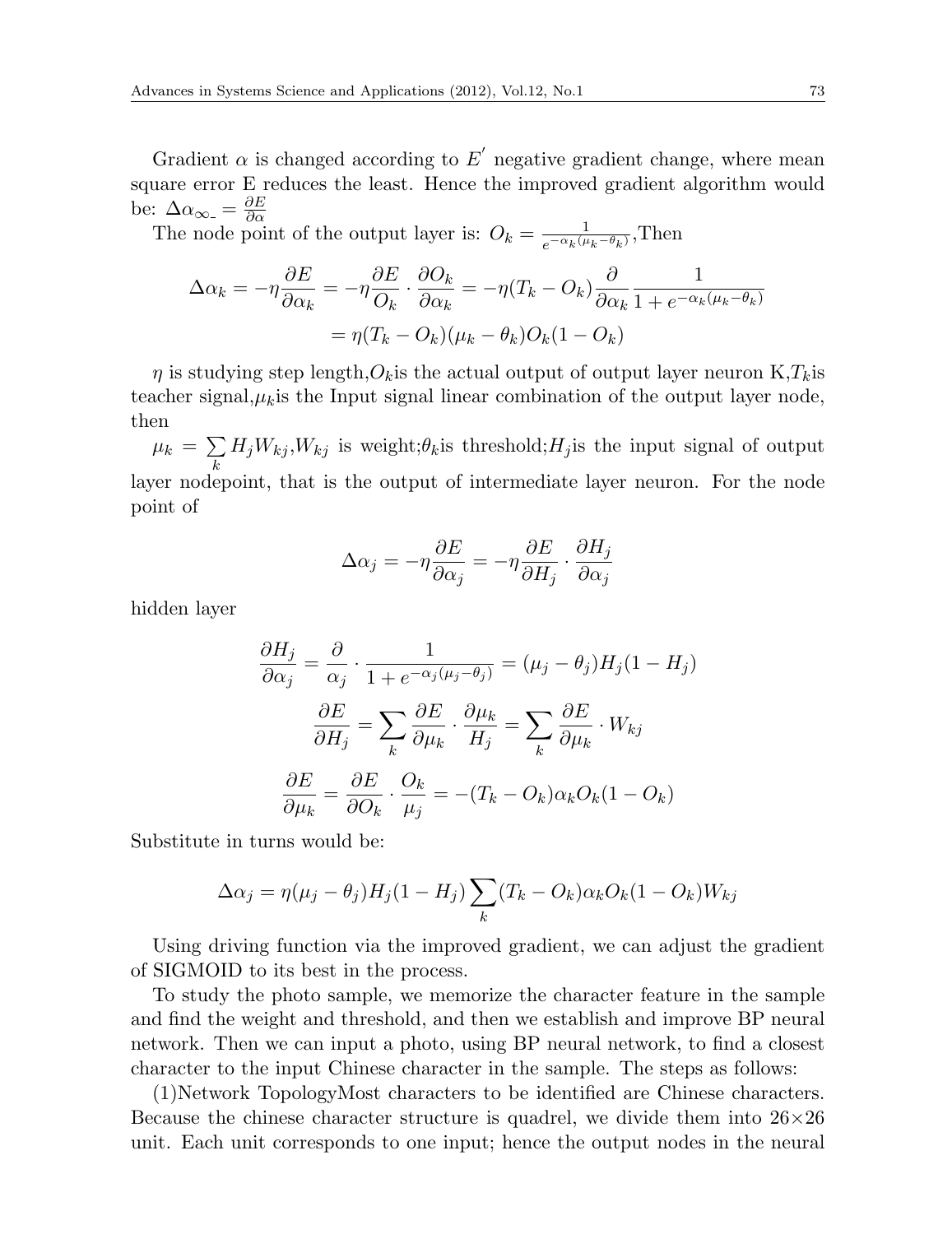network would be  $26\times26=676$ . The numbers of the output nodes in the neural network is the same with the characters to be identified.

(2)Output Node Confirmnesscalculation of node output is equivalent to calculation of the function SIGMOID output. Because of the functions nature, we would be aware of its value range  $[0,1]$ . The closer the value is to the limits, the less sensitive the function value changes to its independent variable. Therefore, we can enhance the nodes precision by its output-to-input sensitivity. We suppose T is 0.9, and F is 0.1; for input, if with stroke, then input 0.9, if not, we input 0.1. And we deal with output the same way.

(3)Edit of training sampleThe more samples the collection owns, the more corresponding sample each Chinese character has. Also the better identifying ability the neural network is after being trained, however, the more time the training takes. Here we only take the sized 18 thick Song Ti character as sample. There are English characters, numbers, 3,775 Chinese characters of one-level, and basic punctuation in the sample collection.

(4)Experiments and analysis The identifying result of BP-Algorithm-based character identifying algorithm is shown in Fig.5. This system is designed to deal with images including character, whose recognition rate is above 96%, and its response time is 5ms / 100 words. Compared to the traditional recognition method it has been improved, whose recognition result is better. However, the worse the images quality will result in the worse the recognition result. In the image treatment phase, the wiping-out of useless information is partial, which has an effect on character recognition and the whole recognition result.



**Fig.5** Results of character identifying algorithm

## **5 Conclusion**

According to the above discussion, the identifying result of BP-Algorithm-based character identifying algorithm can improve the efficiency of IC identifying in AOI system.